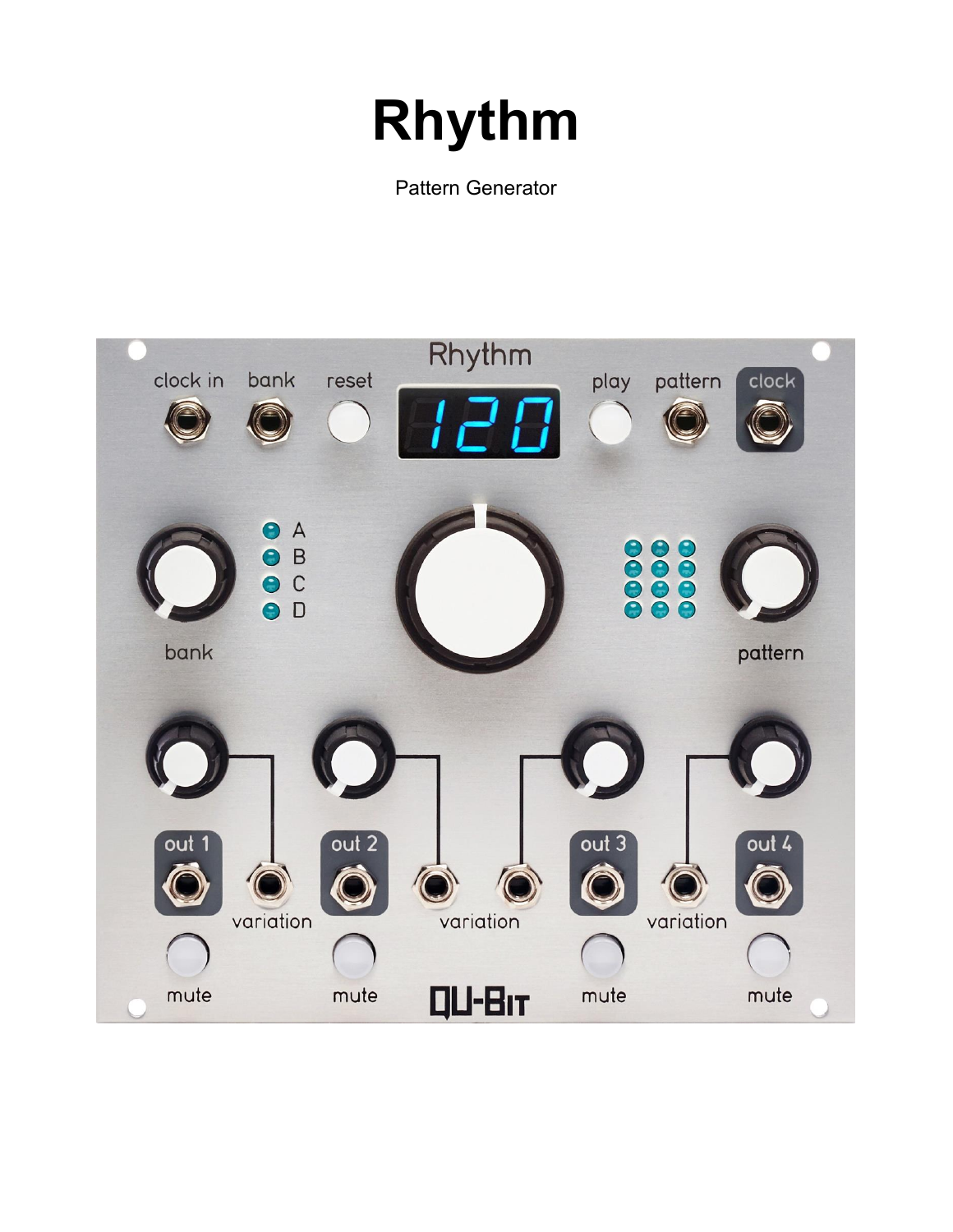# **Description**

The Rhythm is a 4 channel pattern generator with BPM display. It ships with a multitude of genre-oriented rhythms that can be altered on a per channel basis. With each parameter under voltage control, an unlimited number of permutations are available. This unique interface removes the intricate patching necessary for crafting complex drum beats, and allows the user to focus on what matters most; composing and performing music.

- Infinite rhythmic variation
- Clock divider, random gates, and other utility modes accessible
- Intuitive performance interface
- BPM display
- Internal / External clocking capabilities with assignable PPQN settings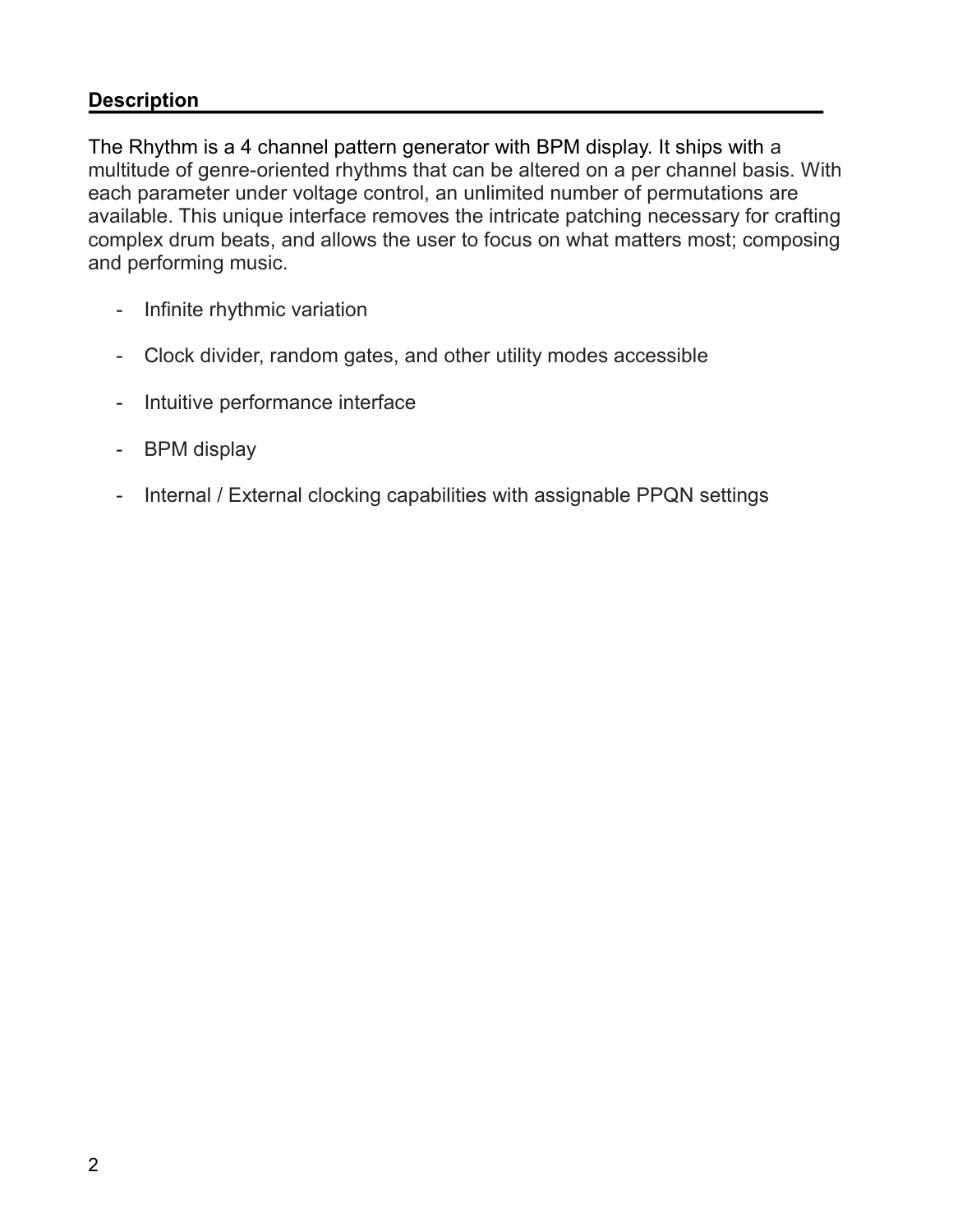# **Table of Contents**

| Installation/Specifications            | 4  |
|----------------------------------------|----|
| Rhythm                                 | 5  |
| <b>General Functions Overview</b>      | 6  |
| <b>Setting Pulses Per Quarter Note</b> | 9  |
| <b>Setting Pulse Length</b>            | 9  |
| <b>Rhythms and Explanations</b>        | 10 |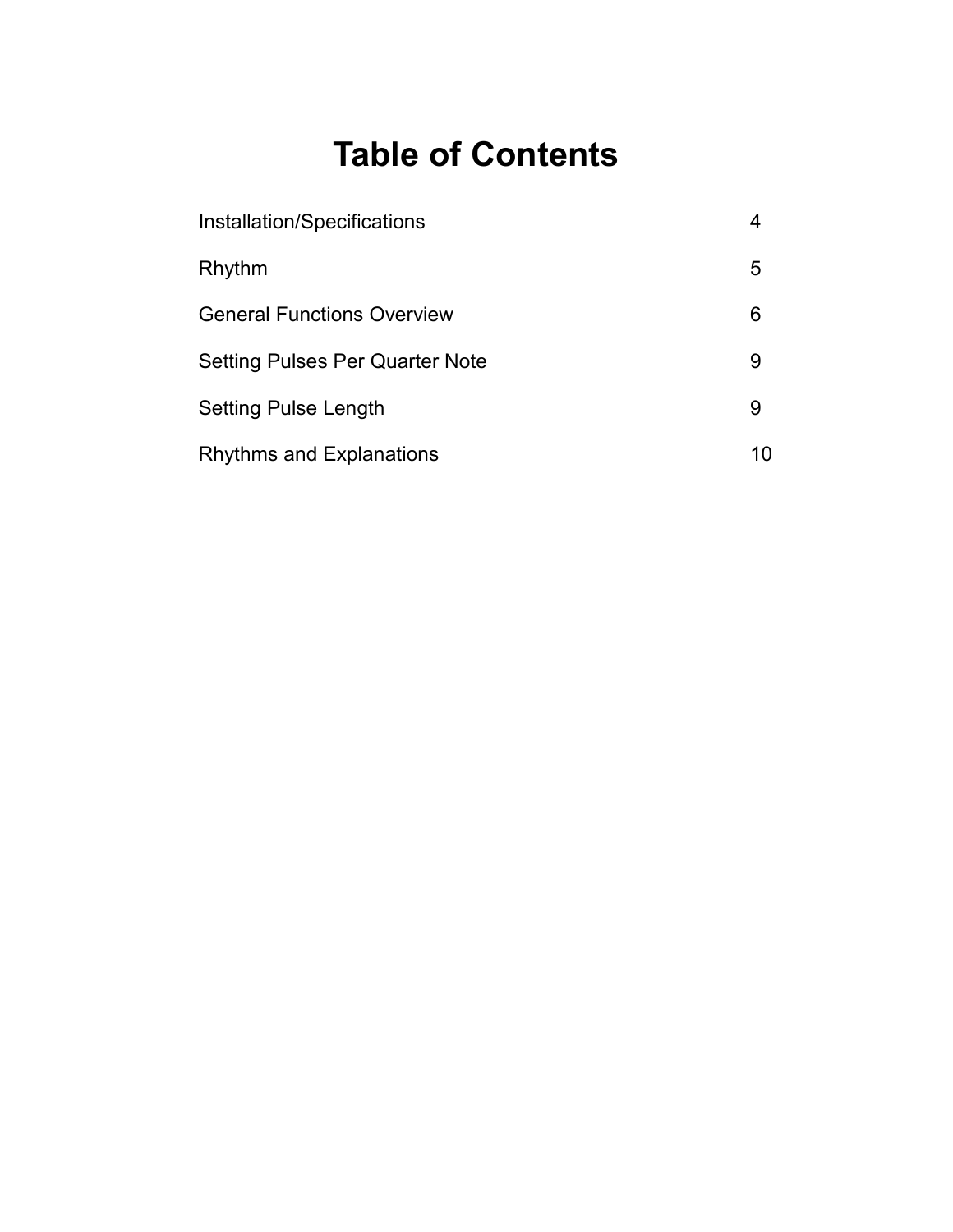#### **Installation**

To install, locate 28 HP of space in your Eurorack case and confirm the positive 12 volts and negative 12 volts sides of the power distribution lines. Plug the connector into the power distribution board of your case, keeping in mind that the red band corresponds to negative 12 volts. In most systems the negative 12 volt supply line is at the bottom. The power cable should be connected to the Rhythm with the red band facing the bottom of the module.

# **Specifications**

**Format:** 28 HP Eurorack module

**Depth:** 23mm (Skiff friendly)

**Power Consumption:** +12V = 186mA, -12V = 0mA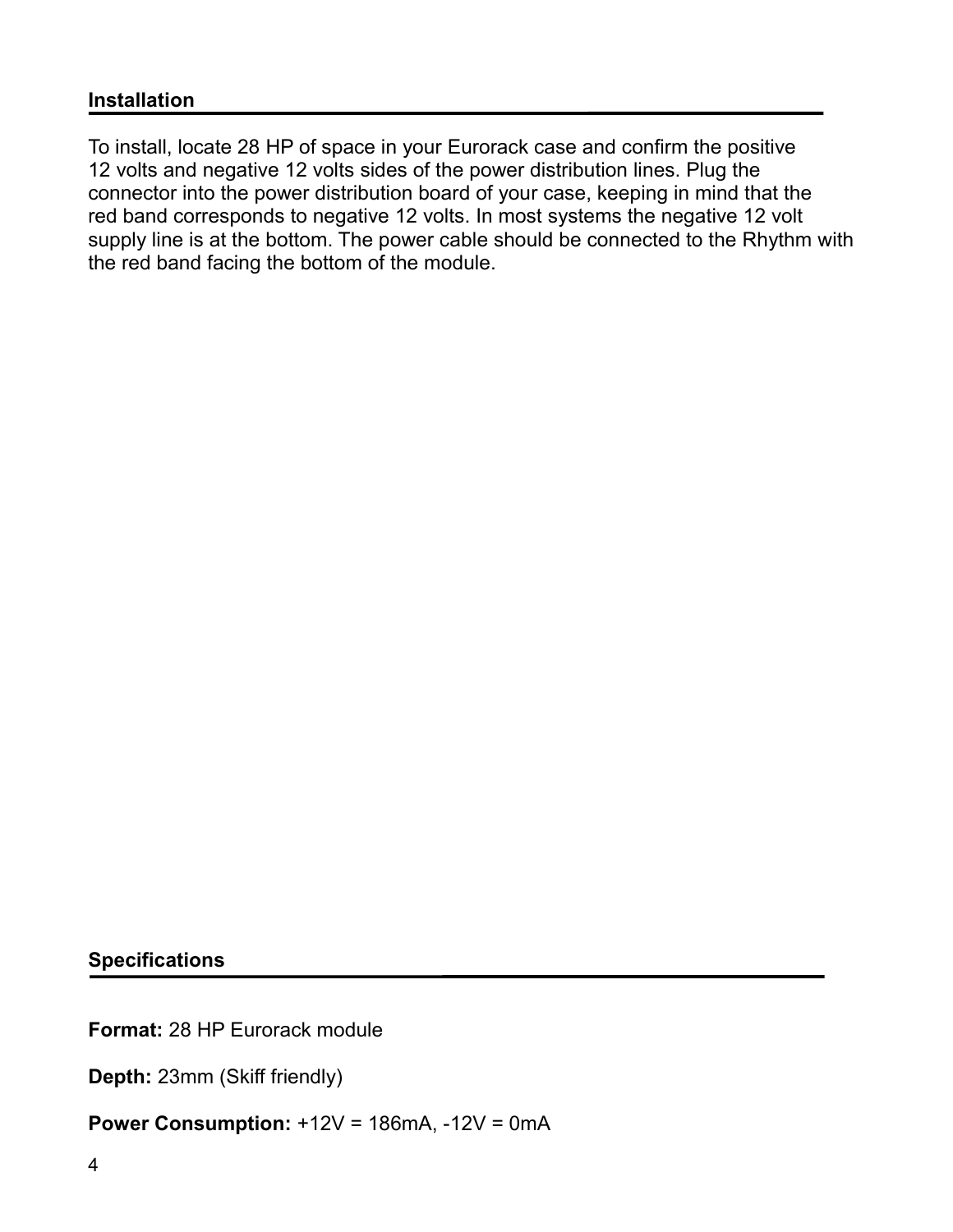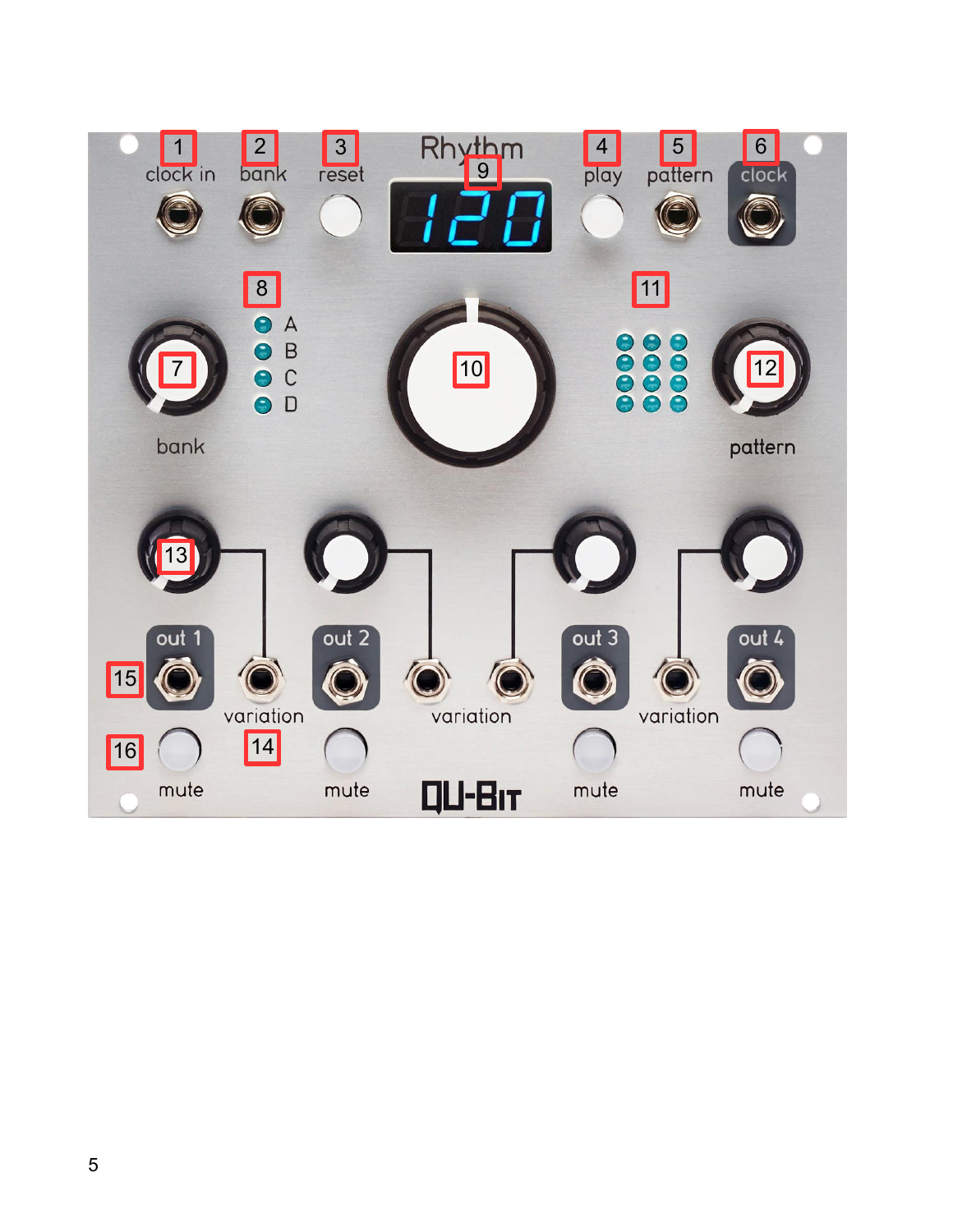#### **General Functions Overview**

#### **1. Clock Input:**

External Clock Input

Inserting a clock signal to *clock in* will externally clock the Rhythm

The number of pulses per quarter note for *clock in* can be set to 1, 4, 8, or 24 The default setting is 1 Pulse Per Quarter Note (PPQN) (See **Setting Pulses Per Quarter Note (PPQN)** for more information)

#### **2. Bank Control Voltage Input:**

Unipolar positive control voltage input for *bank*

Range: 0V – 5V

#### **3. Reset Button:**

Button that, when pressed, will move the playback position to the beginning of the pattern

#### **4. Play Button:**

Button that, when pressed, will either play or pause the recorded pattern based on the current state

The *tempo display* will read *PSE* when the pattern is paused

#### **Note:**

When the *play button* is pressed, play/pause and mute states are written to non-volatile memory and will save in between power cycles

#### **5. Pattern Control Voltage Input:**

Unipolar positive control voltage input for *pattern*

Range: 0V – 5V

#### **6. Clock Output:**

Tempo output

The number of pulses per quarter note for *clock out* can be set to 1, 4, 8, or 24 The default setting is 1 Pulse Per Quarter Note (PPQN) (See **Setting Pulses Per Quarter Note (PPQN)** for more information)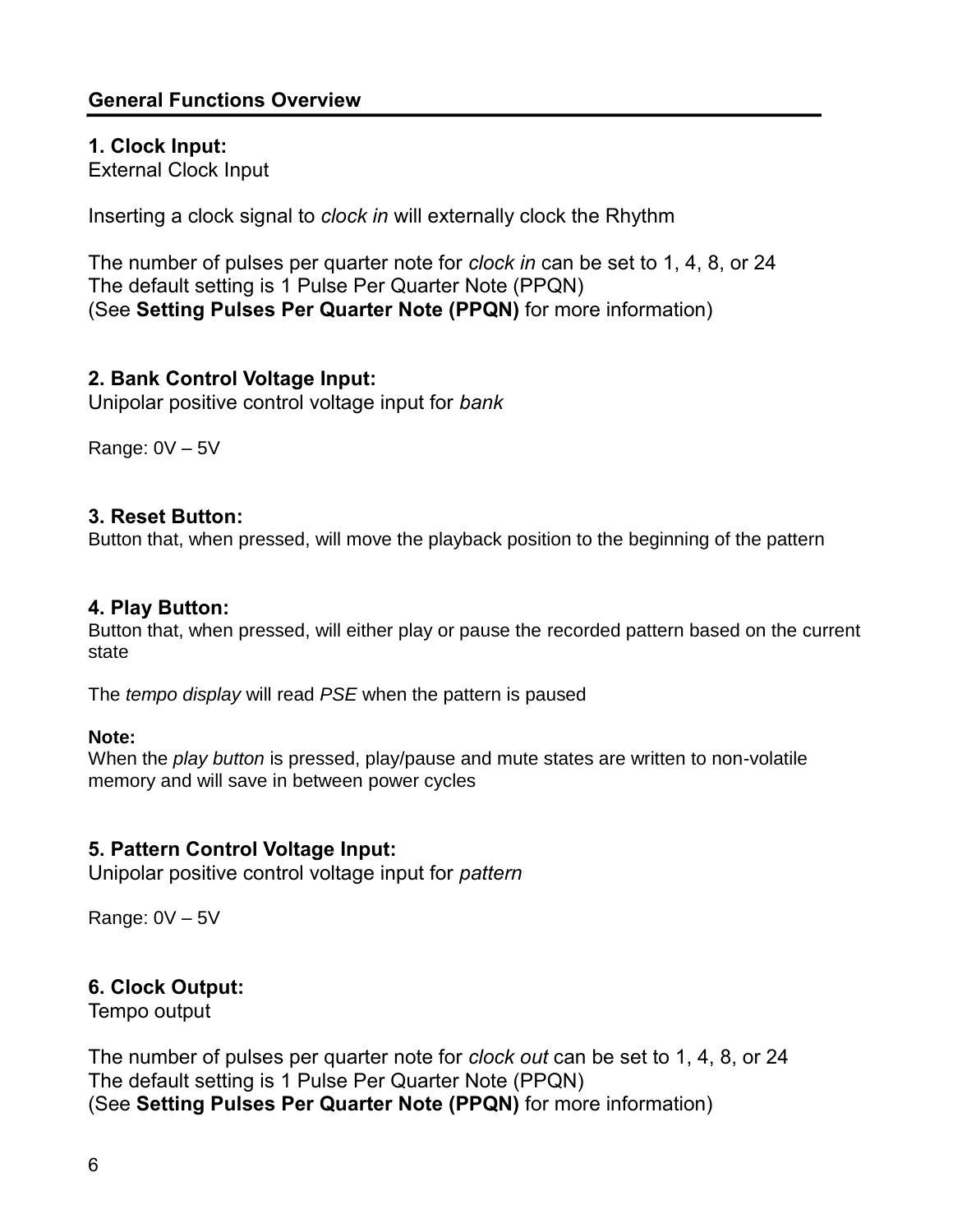# **7. Bank Knob:**

Determines the currently selected bank

If the knob is far left, bank will be set to *bank A* If the knob is far right, bank will be set to *bank D*

#### **8. Bank Indicator:**

Indication of the currently selected bank

#### **9. Tempo Display:**

Indication of the currently selected tempo expressed in beats per minute

#### **10. Tempo Knob:**

Sets the tempo of the internal clock

If the knob is far left, the tempo will be as slow as possible If the knob is far right, the tempo will be as fast as possible

# **11. Pattern Indicator:**

Indication of the currently selected pattern

#### **12. Pattern Knob:**

Determines the currently selected pattern within the currently selected bank

If the knob is far left, pattern 1 will be selected If the knob is far right, pattern 12 will be selected

#### **13. Variation Knob:**

Knob that, when turned from left to right, will add idiomatic embellishments to the corresponding trigger output based on the currently selected bank and pattern

The last three knob settings will output 1/8 notes, 1/16 notes, and 1/32 notes respectively on every pattern (excluding the patterns in *bank D*) (See **Rhythms and Explanations** for more information on the *bank D* functionality)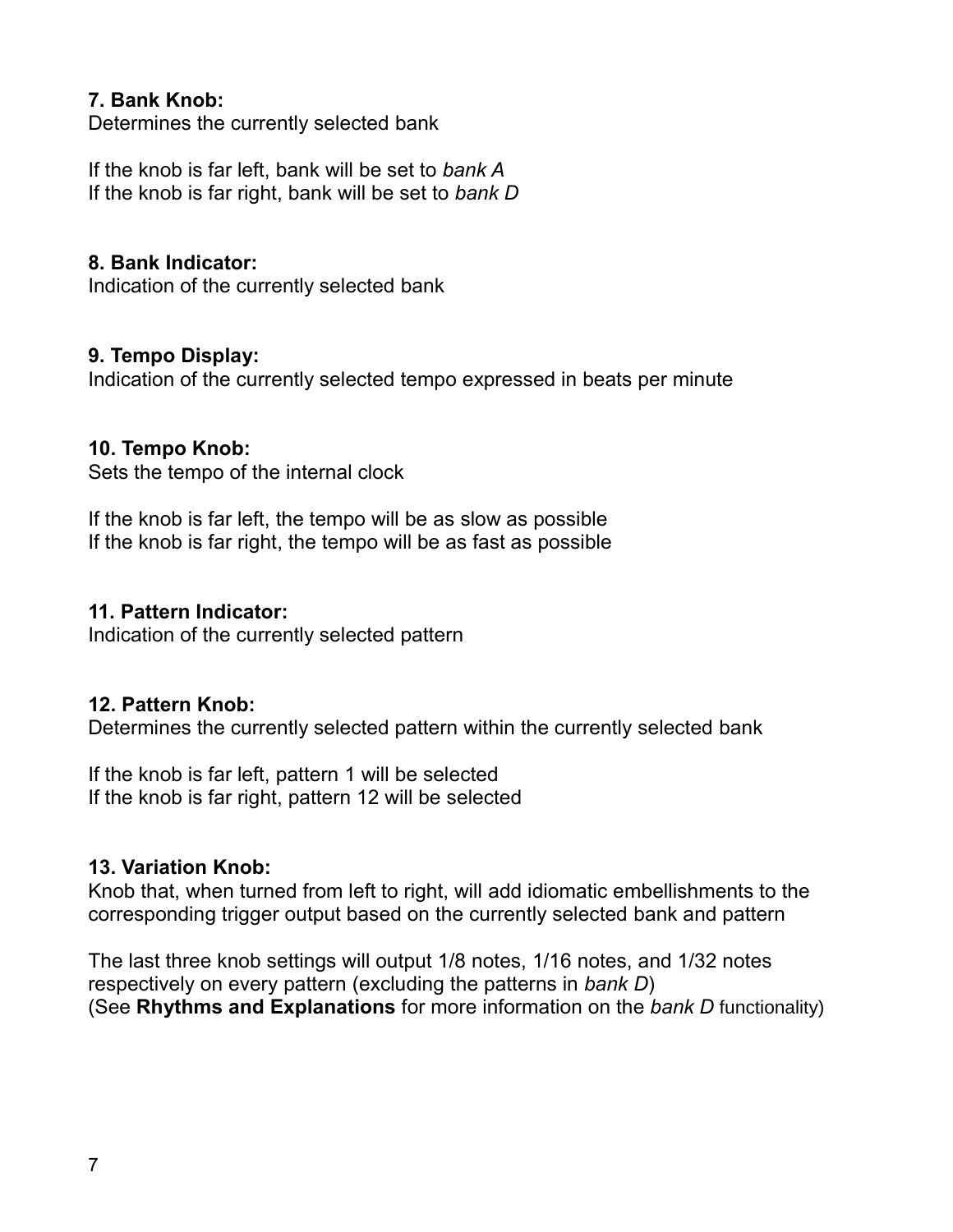# **14. Variation Control Voltage Input:**

Unipolar positive control voltage input for *variation*

Range: 0V – 5V

# **15. Trigger Output**

Individual trigger output for channel 1

#### **16. Mute Button**

Button that, when pressed, will stop the pattern from outputting on the corresponding channel

**Controls 13-16 are replicated on channels 2-4**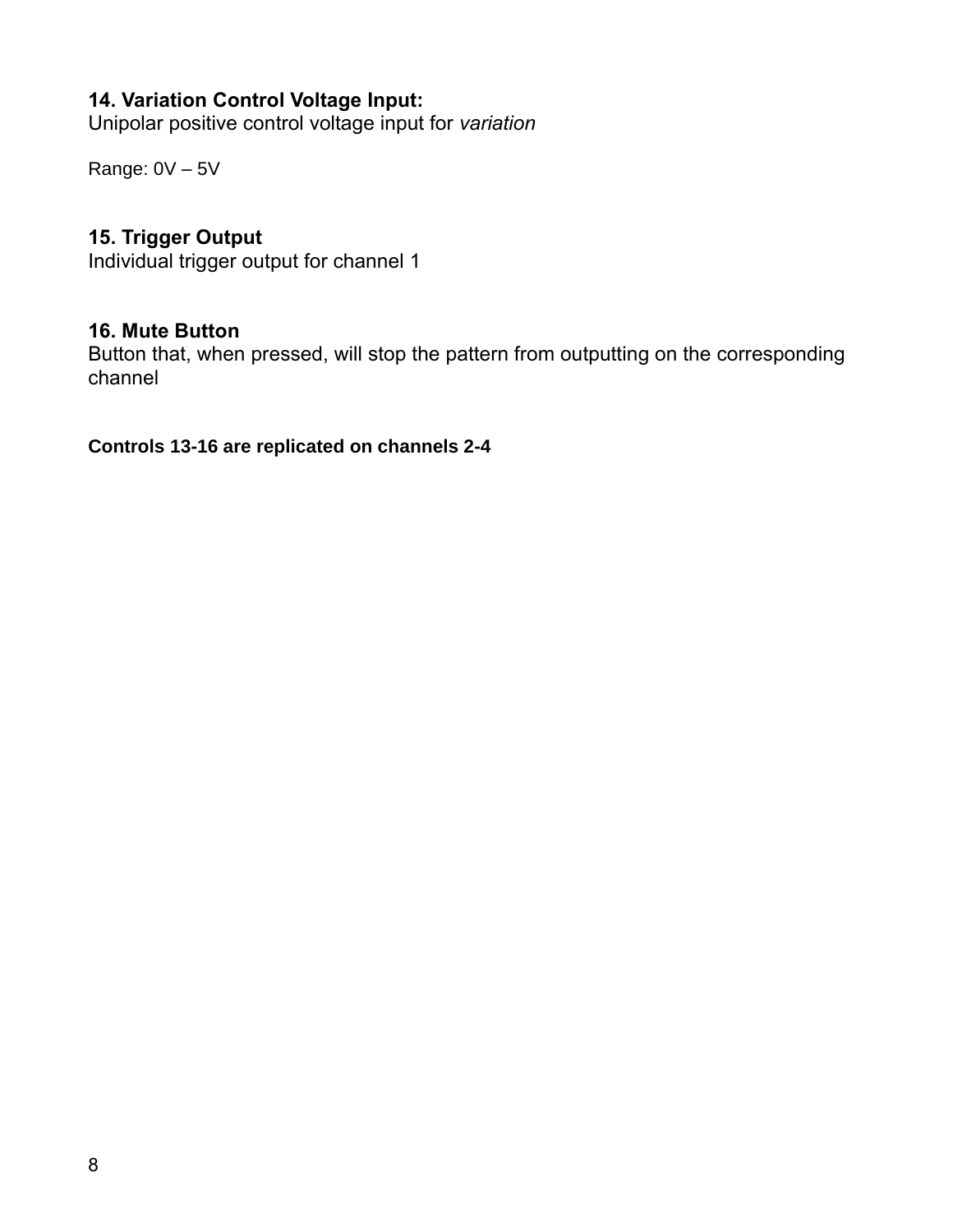#### **Setting Pulses Per Quarter Note (PPQN)**

To set the pulses per quarter note (PPQN) for *clock in* and *clock out*, hold the *reset button* for 3 seconds until the *tempo display* reads *PPN*.

When in this mode, moving the *bank knob* from left to right will set the pulses per quarter note value for *clock in* to 1, 4, 8, or 24 PPQN.

If 1 PPQN is selected, *bank A* will be illuminated. If 4 PPQN is selected, *bank B* will be illuminated. If 8 PPQN is selected, *bank C* will be illuminated. If 24 PPQN is selected, *bank D* will be illuminated.

When in this mode, moving the *pattern knob* from left to right will set the pulses per quarter note value for *clock out* to 1, 4, 8, or 24 PPQN.

If 1 PPQN is selected, *pattern 1* will be illuminated. If 4 PPQN is selected, *pattern 4* will be illuminated. If 8 PPQN is selected, *pattern 7* will be illuminated. If 24 PPQN is selected, *pattern 10* will be illuminated.

Once the desired pulses per quarter note values have been set, press the *reset button* to exit this mode and return to the normal functionality.

#### **Setting Pulse Length**

To set the global pulse length for the *trigger outputs*, hold the *reset button* for 3 seconds until the *tempo display* reads *PPN*.

When in this mode, the *play button* will set the pulse length. If the *play button* is illuminated, the pulse length is set to 5ms trigger signals. If the *play button* is unilluminated, the pulse length is set to 30ms gate signals.

Once the desired pulse length has been set, press the *reset button* to exit this mode and return to normal functionality.

#### **Note:**

Upon leaving this mode, PPQN value and pulse length are written to non-volatile memory and will save in between power cycles.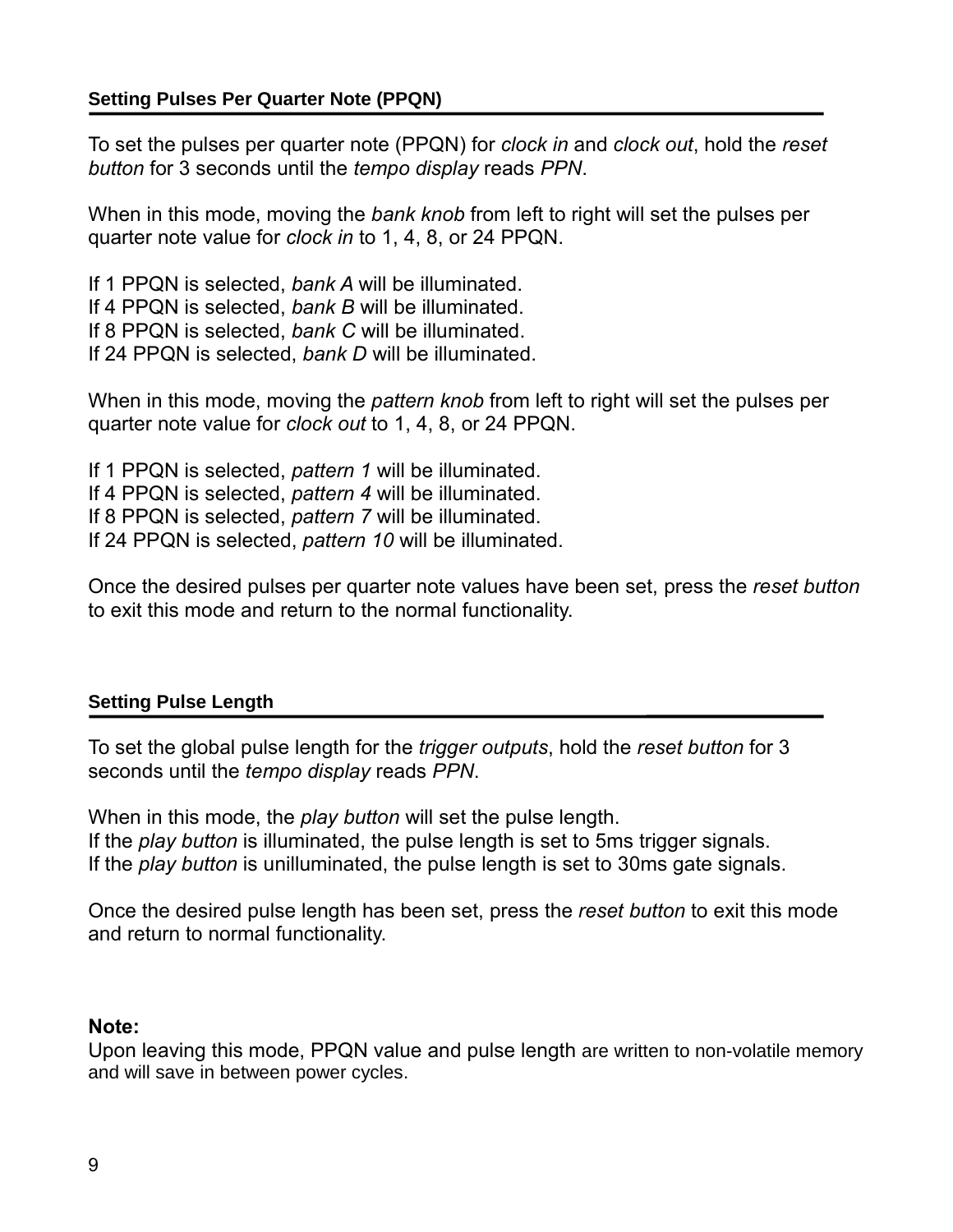#### **Rhythms and Explanations**

# **Bank A:**

- 1. House
- 2. Moombahton
- 3. Swing House
- 4. Pop 1
- 5. Funk
- 6. IDM 1
- 7. Amen Break
- 8. IDM 2
- 9. IDM 3
- 10. IDM 4
- 11. Breakdown
- 12. Pop 2

# **Bank B:**

- 1. Hip Hop 1
- 2. R&B 1
- 3. Hip Hop 2
- 4. Hip Hop 3
- 5. Hip Hop 4
- 6. Hip Hop 5
- 7. Neo Soul
- 8. R&B 2
- 9. Break
- 10. 6/8 Groove
- 11. Triplet Groove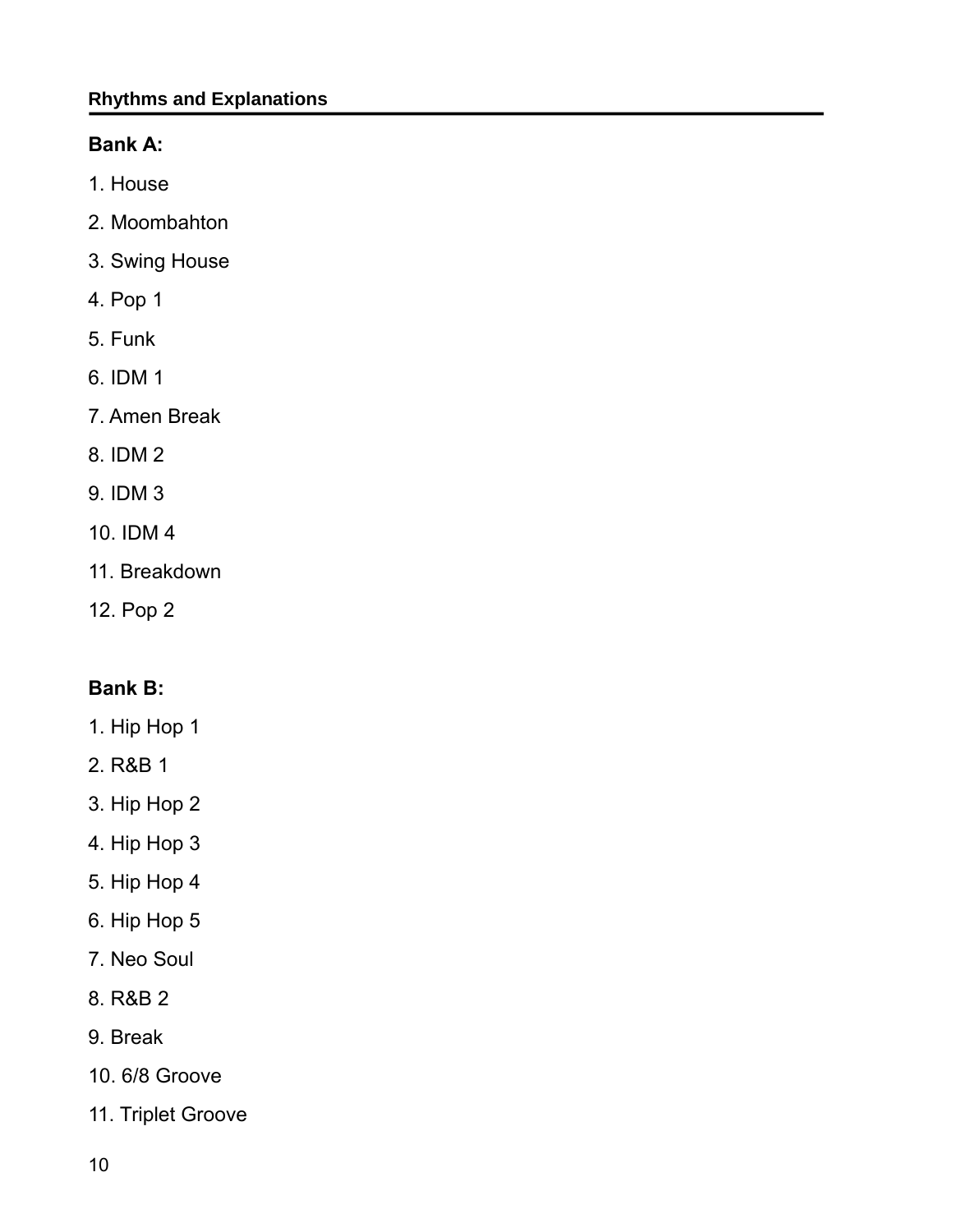12. Hip Hop 6

# **Bank C:**

- 1. African 1: Liberte
- 2. African 2: Baga Gine
- 3. African 3: Kassa Ni Soro
- 4. Latin 1: Salsa
- 5. Latin 2: Bossa Nova
- 6. Latin 3: Rhumba Clave
- 7. Bulgarian 1: Paidushko Horo
- 8. Bulgarian 2: Lesnoto
- 9. Bulgarian 3: Gankino Horo
- 10. Indian 1
- 11. Indian 2
- 12. Reggae

# **Bank D:**

# **1. Ascending Sequential Gates:**

Moving the variation knobs from left to right will output 1/4 notes, 1/8 notes, 1/8 note triplets, 1/16 notes, and 1/32 notes respectively on every channel.

# **2. Descending Sequential Gates:**

Moving the variation knobs from left to right will output 1/4 notes, 1/8 notes, 1/8 note triplets,1/16 notes, and 1/32 notes respectively on every channel.

# **3. Pendulum Sequential Gates:**

Moving the variation knobs from left to right will output 1/4 notes, 1/8 notes, 1/8 note triplets,1/16 notes, and 1/32 notes respectively on every channel.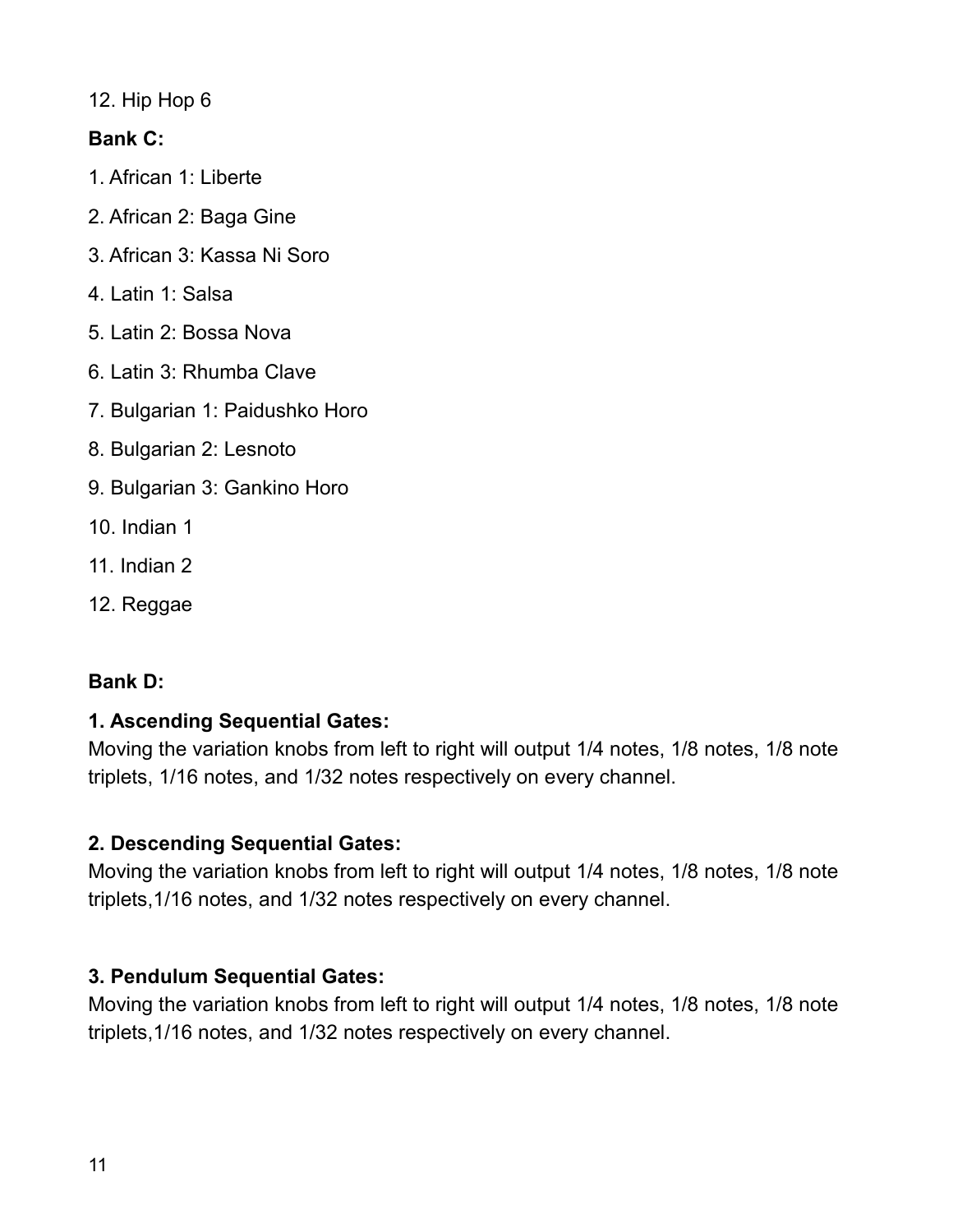# **4. Chord Comping:**

This mode has the same behavior as all patterns of the other 3 banks.

#### **5. Binary Counter:**

Moving the variation knobs from left to right will output 1/4 notes, 1/8 notes, 1/8 note triplets, 1/16 notes, and 1/32 notes respectively on every channel

#### **6. Clock Divider / Multiplier:**

If the knob is center, the clock signal will be unaffected and will output 1/4 notes. If the knob is far left, the clock signal will be divided by 32 If the knob is far right, the clock signal will be multiplied by 16

#### **Division / Multiplication Range:**

/32, /16, /8, /6, /4, /3, /2, =, \*2, \*3, \*4, \*6, \*8, \*16

#### **7. Blues:**

This mode has the same behavior as all patterns of the other 3 banks.

#### **8. Jazz:**

This mode has the same behavior as all patterns of the other 3 banks.

#### **9. 5/4:**

This mode has the same behavior as all patterns of the other 3 banks.

#### **10. Random Gates:**

Moving the variation knobs from left to right will increase the probability of the random gates on every channel respectively.